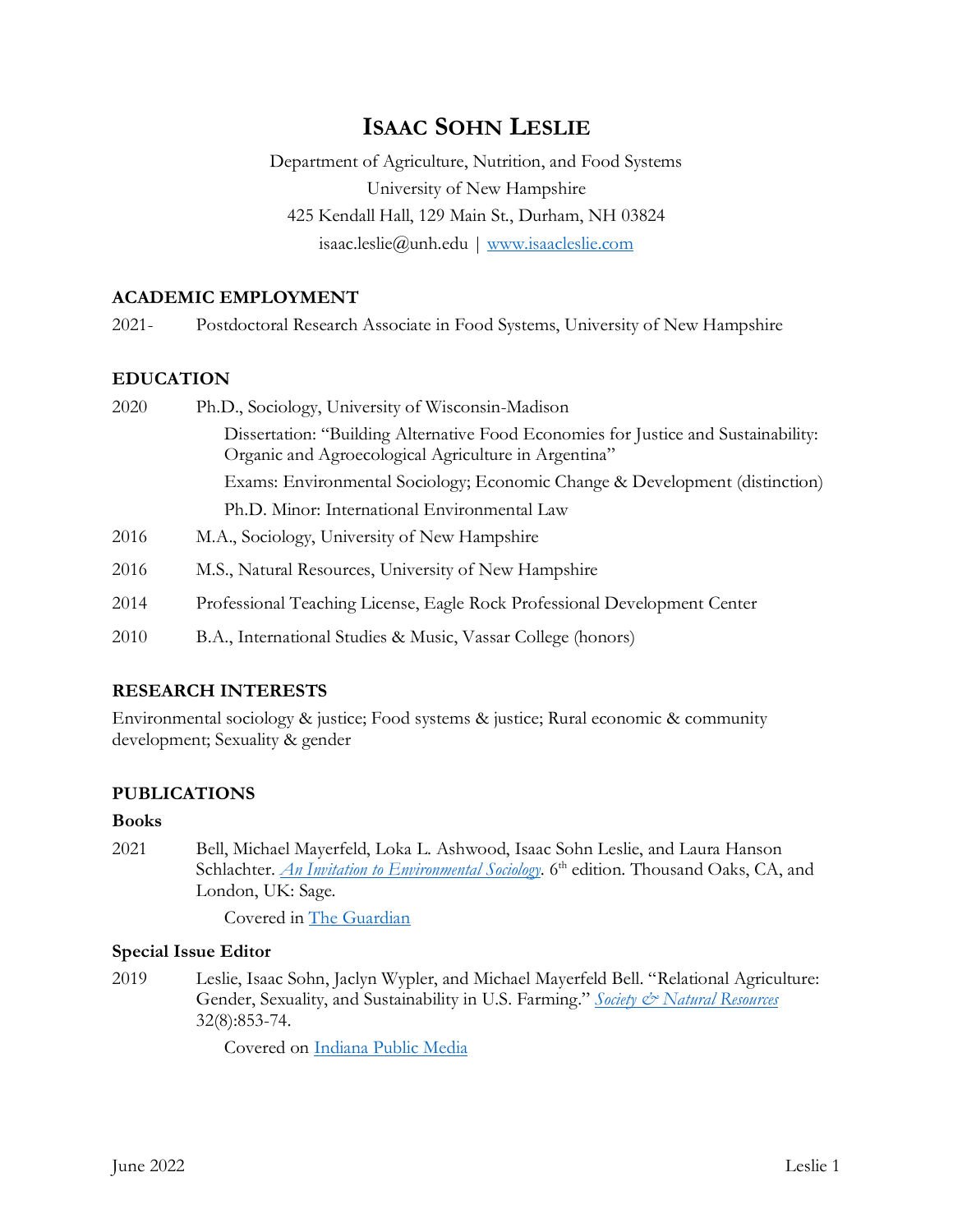#### **Peer-Reviewed Journal Articles**

- R&R Leslie, Isaac Sohn, Jess Carson, and Analena Bruce. "LGBTQ+ Food Insufficiency in New England." *Agriculture and Human Values.*
- 2019 Leslie, Isaac Sohn. "Queer Farmland: Land Access Strategies for Small-Scale Agriculture." *[Society & Natural Resources](https://doi.org/10.1080/08941920.2018.1561964)* 32(8):928-46.

Covered in [Civil Eats](https://civileats.com/2021/04/01/queer-bipoc-farmers-are-working-for-a-more-inclusive-and-just-farming-culture/)

Rural Sociological Society Olaf Larson Graduate Student Paper Award

University of Wisconsin-Madison Genevieve Gorst Herfurth Award for Outstanding Research in the Social Sciences

Agriculture, Food, and Human Values Society Graduate Student Research Paper Award Honorable Mention

- 2019 Crowley, Morgan, Kara E. Shannon, Isaac Sohn Leslie, Andrea Jilling, Cameron D. McIntire, and Emily Kyker-Snowman. "Sustainable Beef Production in New England: Policy and Value Chain Challenges and Opportunities." *[Agroecology and Sustainable Food](https://www.tandfonline.com/doi/full/10.1080/21683565.2018.1492494)  [Systems](https://www.tandfonline.com/doi/full/10.1080/21683565.2018.1492494)* 43(3):274-98.
- 2017 Leslie, Isaac Sohn. "Improving Farmers Markets and Challenging Neoliberalism in Argentina." *[Agriculture](https://link.springer.com/article/10.1007%2Fs10460-017-9774-z) and Human Values* 34(3):729-42.
- 2017 Leslie, Isaac Sohn. "Queer Farmers: Sexuality and the Transition to Sustainable Agriculture." *Rural [Sociology](http://onlinelibrary.wiley.com/doi/10.1111/ruso.12153/abstract)* 82(4):747-71.

Covered in [The Jewish Telegraphic Agency,](https://www.jta.org/2021/02/24/culture/transgender-jews-are-finding-a-safe-haven-in-an-unexpected-place-the-farm) [The Bangor Daily News,](https://bangordailynews.com/2017/06/23/living/lgbt-farmers-find-opportunity-adversity-in-rural-maine/) the [The Keene](https://www.sentinelsource.com/news/local/weekend-summit-offers-rural-lgbtq-community-a-chance-to-strengthen/article_453280c7-1c11-50e6-a3d0-e2991c36ca52.html)  [Sentinel,](https://www.sentinelsource.com/news/local/weekend-summit-offers-rural-lgbtq-community-a-chance-to-strengthen/article_453280c7-1c11-50e6-a3d0-e2991c36ca52.html) and [The Planet Magazine.](https://theplanetmagazine.net/out-on-the-farm-416d2d6ff67f)

#### **Book Chapters**

2018 Leslie, Isaac Sohn and Monica M. White. "Race and Food: Agricultural Resistance in U.S. History." Pp. 347-64 in *[Handbook](https://link.springer.com/chapter/10.1007/978-3-319-76757-4_19) of the Sociology of Racial and Ethnic Relations*, edited by Pinar Batur and Joe Feagin. New York: Springer.

## **Policy Briefs**

2021 Carson, Jess, Analena Bruce, and Isaac Sohn Leslie. "Half of New Hampshire Residents Buy Local Farm Food at Least a Few Times a Month, But Engagement Varies by County." *[Carsey School of Public Policy](https://scholars.unh.edu/cgi/viewcontent.cgi?article=1436&context=carsey)*, Regional Issue Brief #65: 1-4.

> Covered on [New Hampshire Public Radio,](https://www.nhpr.org/post/half-nh-residents-are-buying-farm-fresh-foods-few-times-month) in the [Concord Monitor,](https://www.concordmonitor.com/farm-market-nh-new-hampshire-41213151) the [New](https://newhampshirebulletin.com/2021/07/06/interest-in-local-food-doesnt-always-mean-more-sales-for-farmers/?eType=EmailBlastContent&eId=cc4efcc9-ca86-4264-9d85-3a499d2ff182)  [Hampshire Bulletin,](https://newhampshirebulletin.com/2021/07/06/interest-in-local-food-doesnt-always-mean-more-sales-for-farmers/?eType=EmailBlastContent&eId=cc4efcc9-ca86-4264-9d85-3a499d2ff182) the [New Hampshire Business Review,](https://read.nhbr.com/nh-business-review/2021/08/13/#?article=3852602) the [New Hampshire](https://www.unionleader.com/nh/food/half-of-granite-staters-buy-from-local-farms-every-month/article_a382c0cb-4086-5c6b-bccc-41062f94c5bc.html)  [Union Leader,](https://www.unionleader.com/nh/food/half-of-granite-staters-buy-from-local-farms-every-month/article_a382c0cb-4086-5c6b-bccc-41062f94c5bc.html) and [Foster's Daily Democrat](https://www.fosters.com/story/news/2021/06/25/unh-research-finds-half-n-h-residents-buy-local-farm-food-monthly/5321637001/)

## **GRANTS, AWARDS, & FELLOWSHIPS**

#### **External**

- 2022 Sociological Initiatives Foundation, "Rural LGBTQ+ Health in New England." Co-PIs: Out in the Open, Isaac Sohn Leslie, and Shell Wallace. \$20,000
- 2022 U.S. Department of Agriculture Northeast SARE (Sustainable Agriculture Research and Extension), "Developing Mediated Market Models to Increase Consumer Engagement and Market Access for New England Farmers." PI: Analena Bruce; Co-PIs: Jess Carson,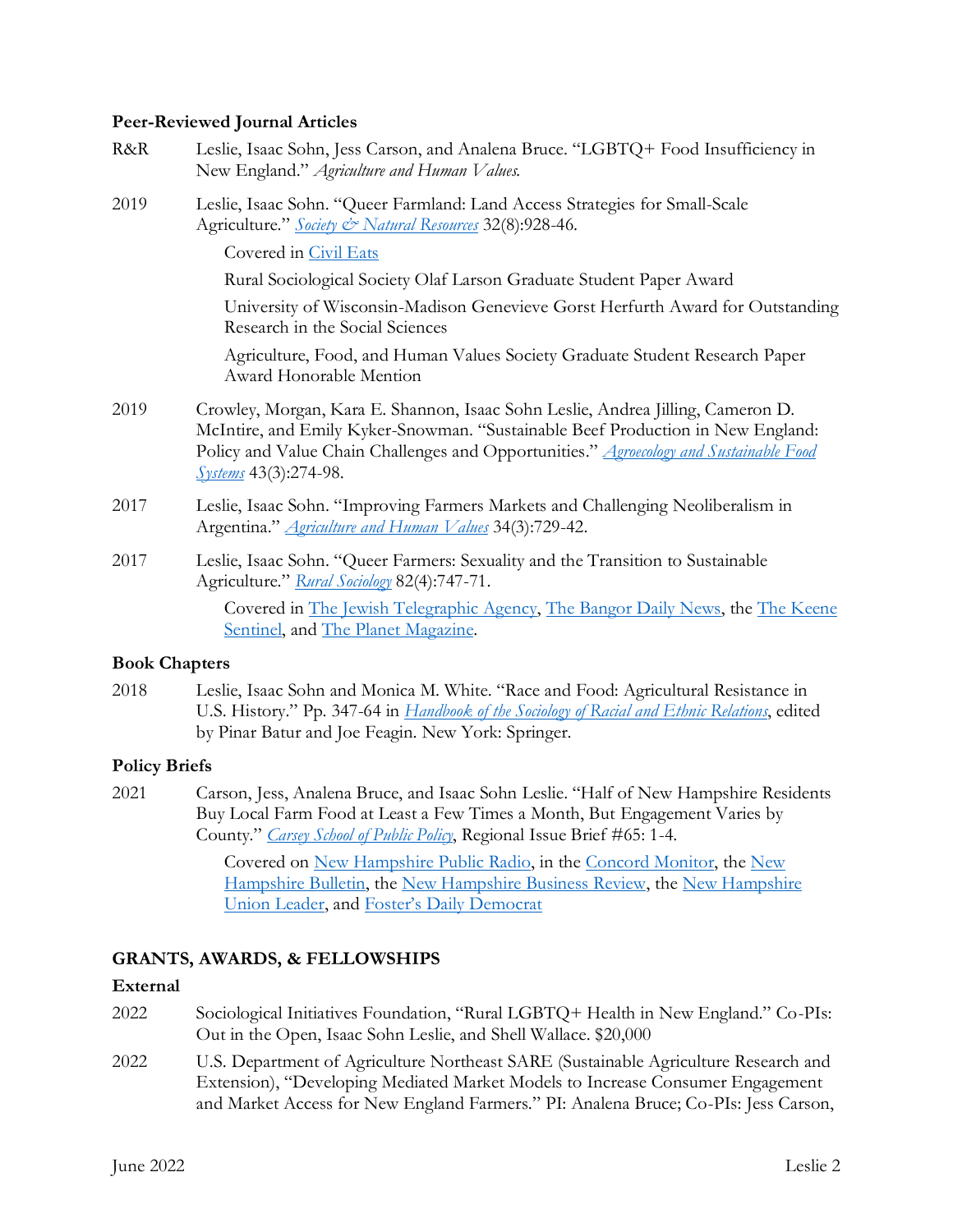|          | Isaac Sohn Leslie, and Kenesha Reynolds; Advisors: David Conner and Jennifer Hashley.<br>\$257,846                                                                                                                                                                                                                      |
|----------|-------------------------------------------------------------------------------------------------------------------------------------------------------------------------------------------------------------------------------------------------------------------------------------------------------------------------|
| 2021     | U.S. Department of Agriculture AFRI (Agriculture and Food Research Initiative),<br>"Increasing Consumer Participation in Alternative Food Networks to Support Small and<br>Medium-Sized Farms." PI: Analena Bruce; Co-PIs: Jess Carson and Isaac Sohn Leslie;<br>Advisors: Semra Aytur and Lawrence Hamilton. \$299,724 |
| 2020     | Rural Sociological Society Dissertation Research Award, "Local Food Myths:<br>Agriculture's Global Green New Deal." \$3,187                                                                                                                                                                                             |
| 2019-20  | Fulbright-Hays Doctoral Dissertation Research Abroad Fellowship in Argentina,<br>"Alternative Agriculture as a Development Strategy: Certified Organic and<br>Agroecological Food Systems in Argentina." \$25,784                                                                                                       |
| 2017     | Fulbright Study/Research Award in Argentina, "Sustaining Family Farms and Farmers<br>Markets in the Rural Pampas." \$10,650                                                                                                                                                                                             |
| 2015     | Rural Sociological Society Master's Thesis Research Award, "Masculinity and Sexuality<br>on Farms: Implications for the Transition to Sustainable Agriculture." \$500                                                                                                                                                   |
| Internal |                                                                                                                                                                                                                                                                                                                         |
| 2020     | University of Wisconsin-Madison Crowe Dissertation Research Award                                                                                                                                                                                                                                                       |
| 2020     | Mellon-Wisconsin Fellowship                                                                                                                                                                                                                                                                                             |
| 2018-20  | University of Wisconsin-Madison Sociology Department Small Grants                                                                                                                                                                                                                                                       |
| 2018     | University of Wisconsin-Madison Center for Integrated Agricultural Systems Mini-Grant                                                                                                                                                                                                                                   |
| 2017     | University of Wisconsin-Madison Crowe Pre-Dissertation Research Award                                                                                                                                                                                                                                                   |
| 2016     | University of New Hampshire Kidder Fund Award                                                                                                                                                                                                                                                                           |
| 2015     | Vassar College Research Grant (with Pinar Batur and Danielle Falzon)                                                                                                                                                                                                                                                    |
| 2014     | Eagle Rock School & Professional Development Center Exceptional Instructor Award                                                                                                                                                                                                                                        |
| 2013     | Vassar College Fellowship for Graduate Study                                                                                                                                                                                                                                                                            |
| 2013     | Honda Motor Company Educational Assistance Program                                                                                                                                                                                                                                                                      |
| 2013     | Berklee City Music Network Emerging Service Leader Award                                                                                                                                                                                                                                                                |
| 2011     | AmeriCorps Education Award                                                                                                                                                                                                                                                                                              |
|          |                                                                                                                                                                                                                                                                                                                         |

## **PRESENTATIONS**

## **Invited**

| 2021-22 | Queering Food Systems for Justice and Sustainability                  |
|---------|-----------------------------------------------------------------------|
|         | Indiana University (webinar), online                                  |
|         | University of California, Davis, online                               |
|         | Babson College, online                                                |
| 2021    | Defetishizing the Family Farm: Alternative Perspectives on Farm Life  |
|         | Rural Sociological Society Annual Meeting (panel), online             |
| 2021    | Queering Qualitative Research on the Farm (with Michaela Hoffelmeyer) |
|         | Beloit College, online                                                |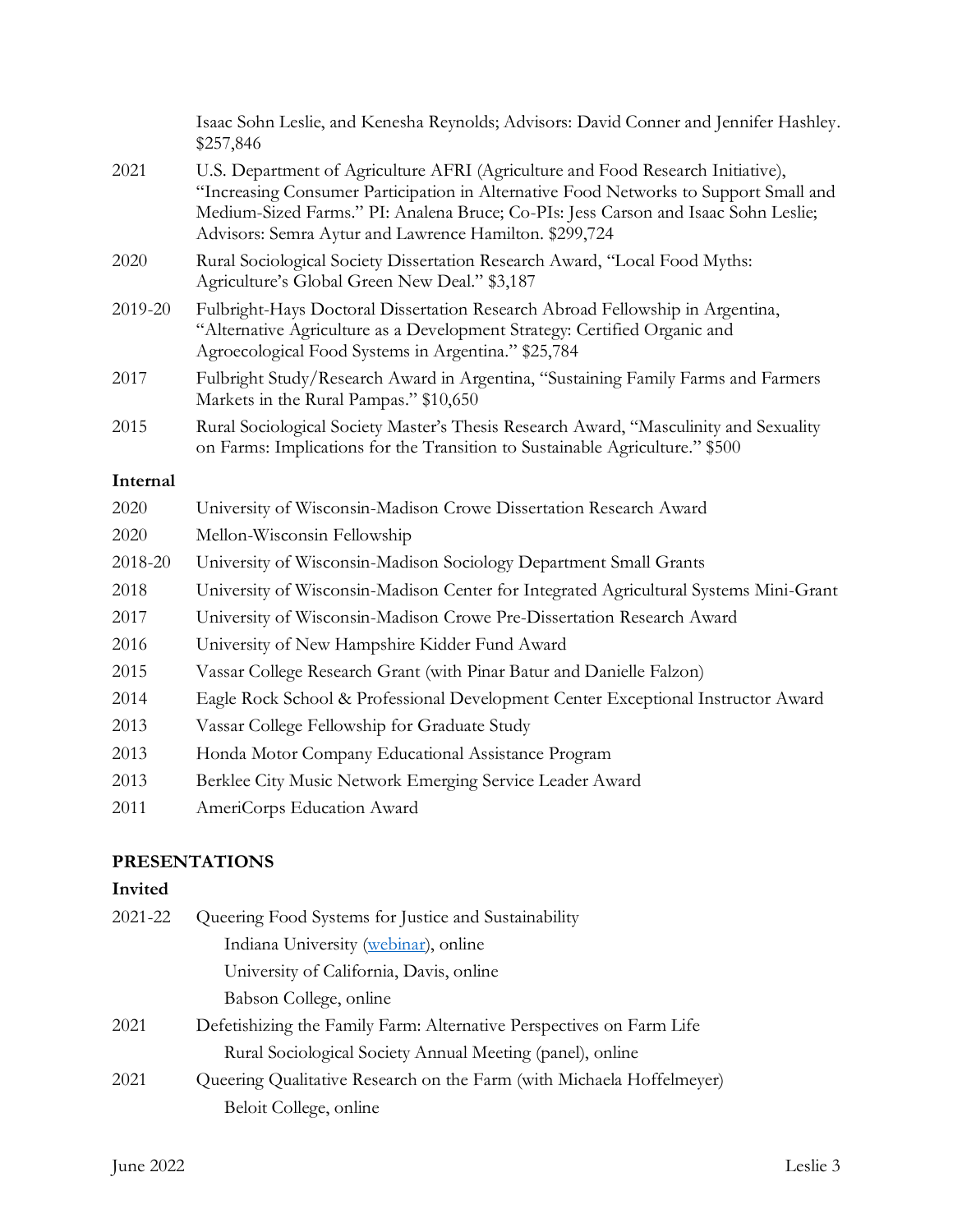| 2021 | Queering Movements for Racial Justice in Agriculture                          |
|------|-------------------------------------------------------------------------------|
|      | Vassar College, online                                                        |
| 2020 | Gender, Sexuality, and Food Access                                            |
|      | Bennington College, online                                                    |
| 2019 | Queering Food Systems for the Climate                                         |
|      | Vassar College, Poughkeepsie, NY                                              |
| 2019 | What Are We Missing by Leaving LGBTQIA* Out of Natural Resource Management    |
|      | Research?                                                                     |
|      | International Symposium on Society & Resource Management (panel), Oshkosh, WI |
| 2018 | Harvesting as Researchers and Farmers: Farming while Queer                    |
|      | Rural Sociological Society Annual Meeting (panel), Portland, OR               |

## **Conference**

| 2022    | Queering Food Justice (with Michaela Hoffelmeyer)                                                                           |
|---------|-----------------------------------------------------------------------------------------------------------------------------|
|         | American Association of Geographers (regular session), online                                                               |
| 2021    | "Organic is Capitalist and Agroecology is Socialist": Alternative Farmers' Approaches to<br>Food Insecurity Beyond Dualisms |
|         | Rural Sociological Society Annual Meeting (regular session), online                                                         |
| 2019    | Constructing a Sustainable Food System? Alternative Food Networks in Buenos Aires,<br>Argentina (with Clara Craviotti)      |
|         | Society for the Study of Social Problems Annual Meeting (regular session), New<br>York, NY                                  |
|         | Eastern Sociological Society Annual Meeting (regular session), Boston, MA                                                   |
| 2018    | Queer Farmland: Land Access Strategies for Small-Scale Agriculture                                                          |
|         | American Sociological Association Annual Meeting (Environmental Sociology<br>section session), Philadelphia, PA             |
|         | Rural Sociological Society Annual Meeting (regular session), Portland, OR                                                   |
| 2017    | Improving Farmers Markets and Challenging Neoliberalism in Argentina                                                        |
|         | Latin American Studies Association International Congress (regular session), Lima,<br>Peru                                  |
| 2016    | Struggling in the New England Countryside: Is CSA Farming a Form of Dissent? (with<br>Danielle Falzon & Pinar Batur)        |
|         | American Sociological Association Annual Meeting (roundtable session), Seattle, WA                                          |
|         | Eastern Sociological Society Annual Meeting (regular session), Boston, MA                                                   |
| 2016    | The Co-Construction of Outness: Conducting Qualitative Research with Queer Farmers                                          |
|         | Rural Sociological Society Annual Meeting (regular session), Toronto, Canada                                                |
| 2015-16 | Queer Farmers: Sexuality and the Transition to Sustainable Agriculture                                                      |
|         | International Rural Sociology Association World Congress (regular session),<br>Toronto, Canada                              |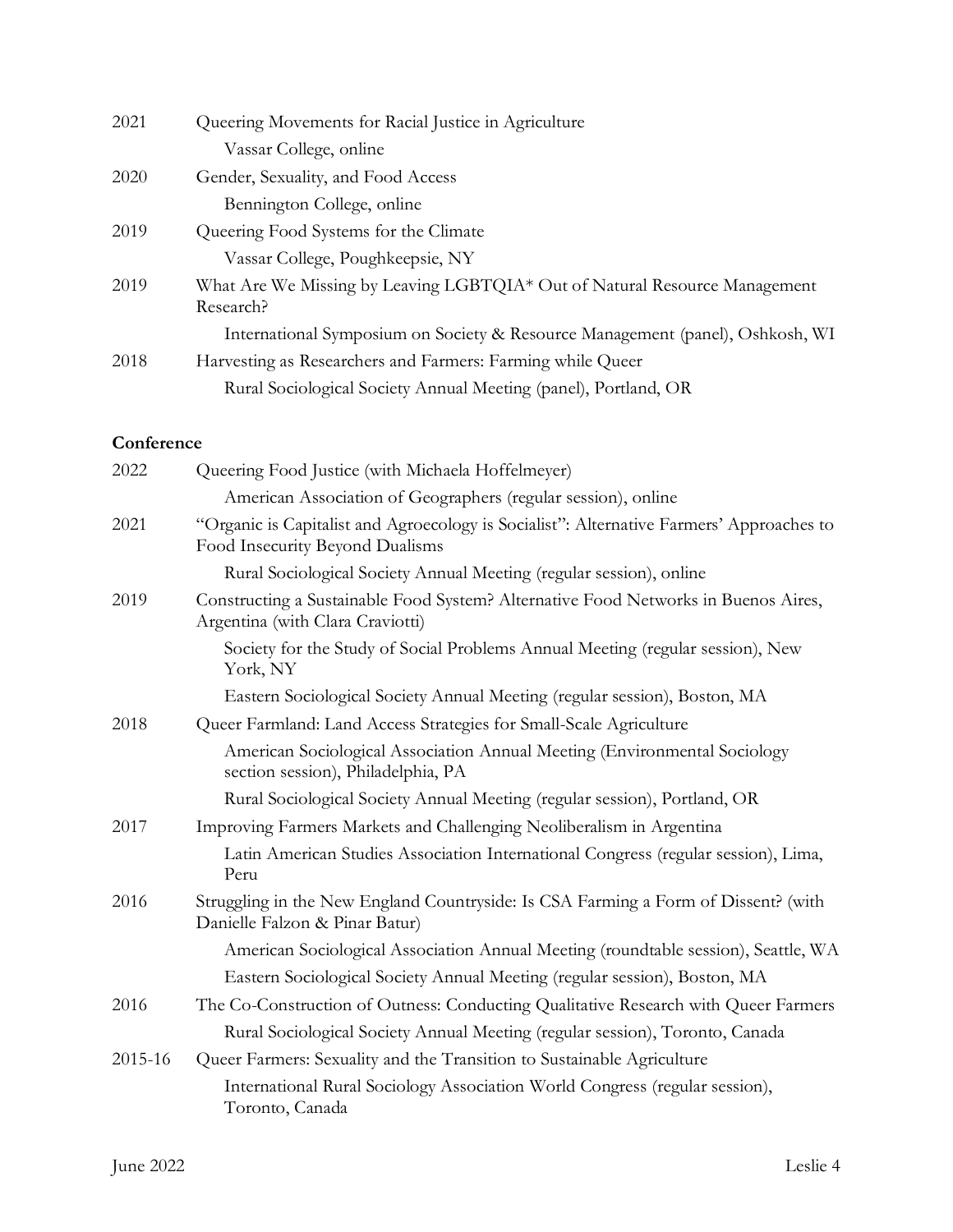Transecting Society Conference (regular session), Durham, NH

## **Public (selected)**

| 2022    | Queering the Food System                                                                                |
|---------|---------------------------------------------------------------------------------------------------------|
|         | Indiana Public Media (podcast), radio and online                                                        |
| 2022    | LGBTQ+ Food Insufficiency in New England (with Jess Carson and Analena Bruce)                           |
|         | Vermont Foodbank Hunger Action Conference (webinar), online                                             |
| 2020    | Gender, Agriculture, and Food Access (with Tatiana Abatemarco and students)                             |
|         | Northeast Organic Farming Association of Vermont (webinar), online                                      |
| 2020    | Queering Climate Activism                                                                               |
|         | Vassar College Urban Education Initiative (presentation), Poughkeepsie, NY                              |
| 2019    | Farming for Justice: Queering Sustainable Agriculture (with Michaela Hoffelmeyer &<br>Jaclyn Wypler)    |
|         | Groundswell: Center for Local Food & Farming (webinar), online                                          |
| 2018    | Sexuality and the Sustainable Agriculture Movement (with Jaclyn Wypler)                                 |
|         | F.H. King: Students for Sustainable Agriculture (presentation), Madison, WI                             |
| 2016    | Integrating LGBTQ+ Topics into the Curriculum (with Tamsin Whitehead & Mark<br>Anthony)                 |
|         | University of New Hampshire (workshop), Durham, NH                                                      |
| 2016    | Sexuality and Sustainable Agriculture                                                                   |
|         | Northeast Organic Farming Association New Hampshire Winter Meeting<br>(workshop), Concord, NH           |
| 2013    | Queer! Facilitating Real Conversations                                                                  |
|         | Coalition of Essential Schools Fall Forum (workshop), San Francisco, CA                                 |
| 2013    | Using PULSE (Pre-University Learning System Experience) with Limited Resources                          |
|         | Berklee College of Music PULSE Training Institute (workshop), Boston, MA                                |
| 2013    | Staff and Student Community Development (with Dan Condon)                                               |
|         | Big Picture Learning (workshop), South Burlington, VT                                                   |
| 2012-13 | Proficiency-Based Graduation Requirements (with Michael Soguero)                                        |
|         | Big Picture Learning (workshop), South Burlington, VT                                                   |
| 2012    | Expanding Partnerships: Teachers as Learners, Students as Teachers (with Helen Beattie)                 |
|         | Youth and Adults Transforming Schools Together Conference (conference co-<br>organizer), Montpelier, VT |
| 2012    | Assessing Your Students                                                                                 |
|         | Berklee College of Music PULSE Training Institute (workshop), Boston, MA                                |
| 2012    | Curriculum Development (with Michael Soguero)                                                           |
|         | Big Picture Learning (workshop), South Burlington, VT                                                   |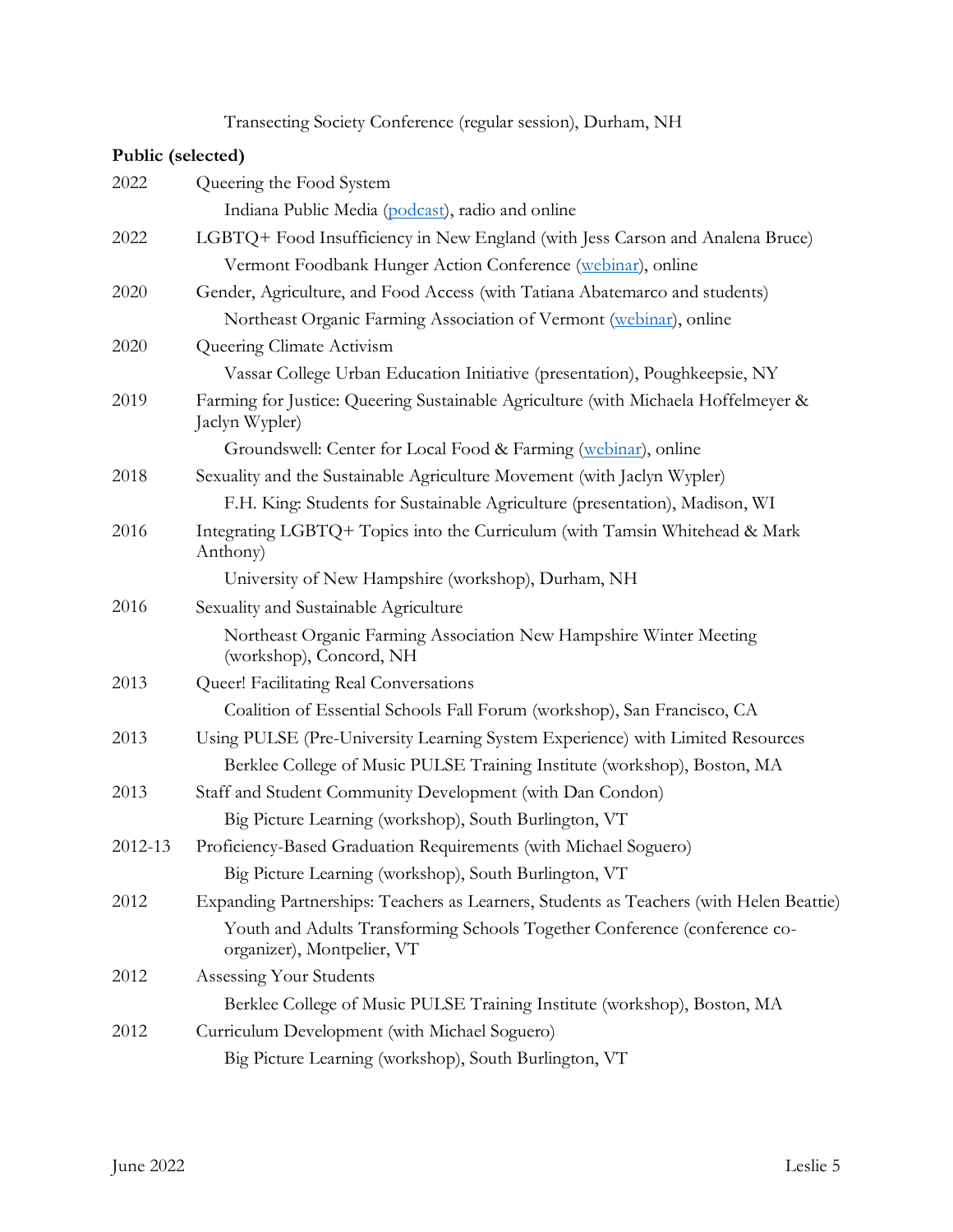## **TEACHING**

## **Graduate Student Advising**

University of New Hampshire, Postdoctoral Research Associate

2021-22 Alexa Wilhelm, M.S. in Agricultural Sciences (committee member)

### **Graduate Courses**

University of New Hampshire, Postdoctoral Research Associate

2021 U.S. Food Systems: Political Economy, Governance, and Social Movements

## **Undergraduate Courses**

University of Wisconsin-Madison, Teaching Assistant

2018 Introduction to Community & Environmental Sociology (Michael Bell)

2016 Issues in Food Systems (Monica White)

University of New Hampshire, Teaching Assistant

2016 Global Social Change (Tom Safford)

2014-15 Sociology of Sexual Behavior (Nena Stracuzzi)

2014-15 Sociology of the Family (Nena Stracuzzi)

## **High School Courses (selected)**

Eagle Rock School & Professional Development Center, Instructional Specialist

2012-14 Theater & Society

- 2013 Community Problem Solving
- 2012 Digital Music & the Environment

Eagle Rock School & Professional Development Center, AmeriCorps/Public Allies Teaching Fellow

- 2011 Soil, Society, & Sustainability
- 2011 Improvisation
- 2010 Race, Class, & Gender in Jazz History

## **PROFESSIONAL ACTIVITIES**

### **Public Service**

- 2021- Member, Queer Agricultural Service Provider Cohort, U.S. Department of Agriculture Farm and Ranch Stress Assistance Network in the Northeast
- 2021- Advisory Committee Member, New England Feeding New England, New England State Food System Planners Partnership
- 2021- Community Participatory Research Facilitator, Rural Trans and Queer Health Justice Working Group, Out in the Open
- 2021- Member, Racial Equity Study Group, Vermont Young Farmers Coalition
- 2019- Organization Historian and Listserv Moderator, Northeast Queer Farmers Alliance

#### **Service to Academic Associations**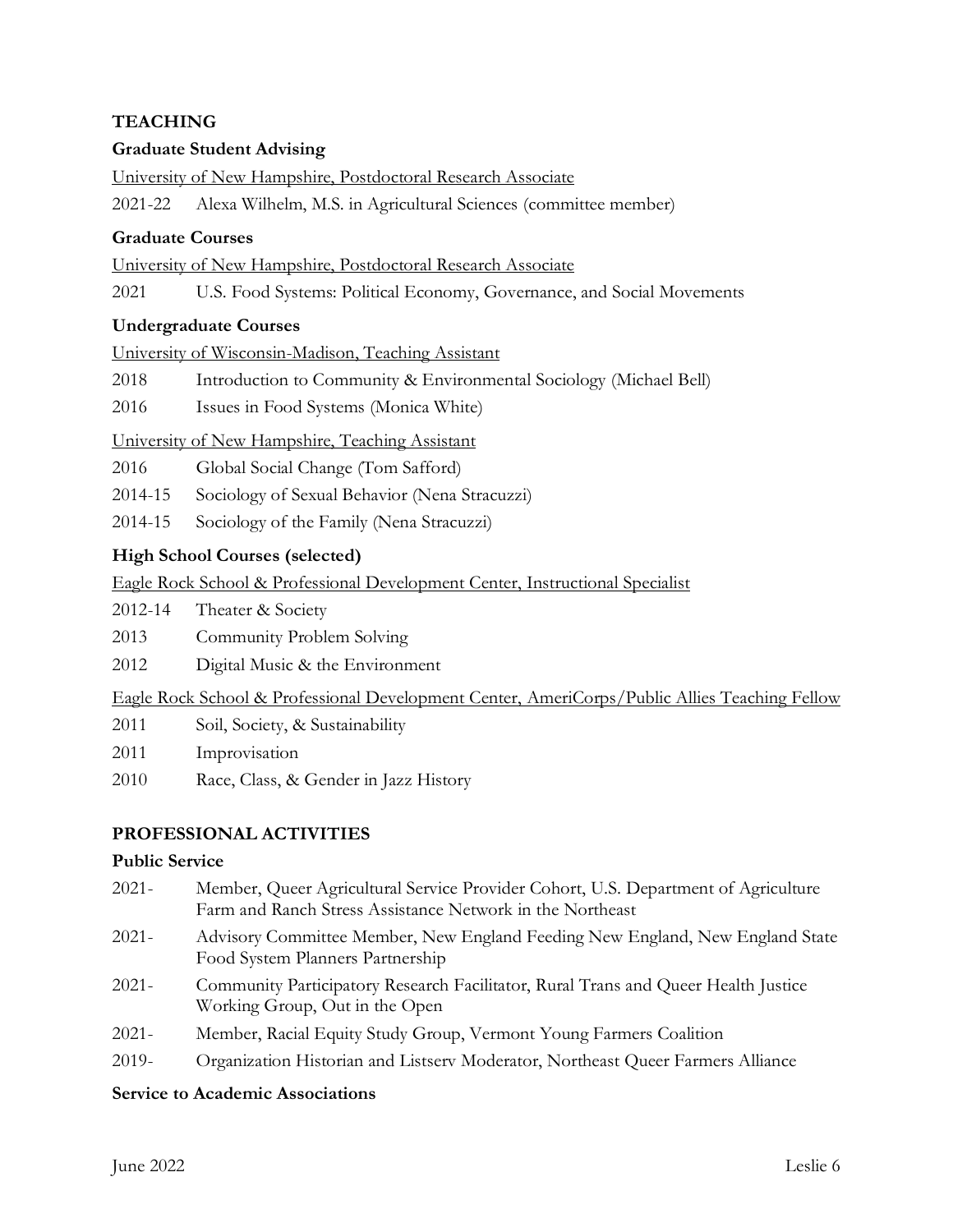American Sociological Association

2019-20 Graduate Student Representative, Environmental Sociology Section Teaching & Outreach Committee

Rural Sociological Society

- 2018-19 Graduate Student Representative, Publications Committee
- 2017-18 Graduate Student Assistant, Gender and Sexualities Research Interest Group
- 2016-17 Graduate Student Representative, Development Committee

## **Service to Department**

### University of New Hampshire

- 2021 Member, Food & Climate Research Network, Collaborative Research Excellence Interdisciplinary Working Group
- 2014-16 Facilitator, President's Commission on the Status of LGBTQ+ People Professional Development Working Group
- 2014-16 Director & President, Stonewall Grads
- 2015-16 Member, President's Commission on the Status of LGBTQ+ People

### University of Wisconsin-Madison

- 2018 Graduate Student Representative, Department of Community & Environmental Sociology
- 2018 Graduate Student Representative, Department of Sociology Evaluation and Improvement of Instruction Committee

## Eagle Rock School & Professional Development Center

- 2011-14 Founder & Director, Berklee City Music Network Site
- 2011-14 Co-founder & Advisor, Spectrum (LGBTQ+ discussion group)
- 2013-14 Facilitator, Diversity & Inclusion Critical Friends Group
- 2011-13 Member, Professional Development Critical Friends Group

## **Manuscript Reviews**

*Agriculture and Human Values* (1); *Agroecology and Sustainable Food Systems* (1); *Environmental Sociology* (1); *Feminist Studies* (1); *Journal of Rural Studies* (1); *Latin American and Caribbean Ethnic Studies* (1); *Rural Sociology* (4); *Sexuality Research*  $\breve{c}$  *Social Policy* (1); *Social Currents* (1)

## **Professional Affiliations**

Agriculture, Food & Human Values Society American Association of Geographers American Sociological Association International Association of Society & Natural Resources Latin American Studies Association Rural Sociological Society Society for the Study of Social Problems